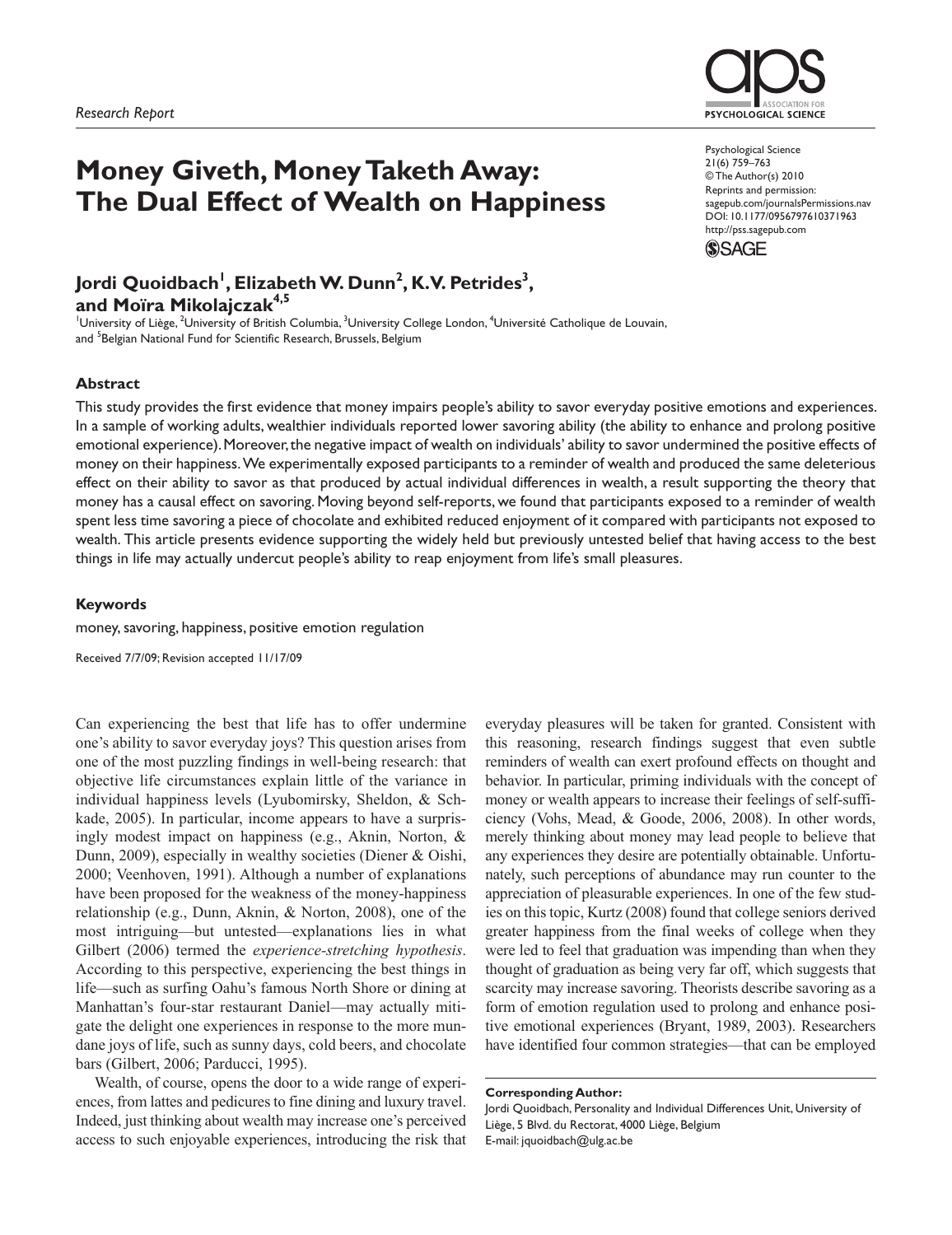alone or in combination—to savor a positive event, including displaying positive emotions nonverbally, staying present in the moment, thinking about the event before and afterward, and telling others about the event (Quoidbach, 2009; Tugade & Fredrickson, 2007).

We hypothesized that savoring may be undermined by financial wealth, because of the abundance of pleasurable experience that wealth promises. To test this hypothesis, we carried out a preliminary study of wealth and savoring, and observed a significant negative correlation  $(r = -.21)$  between individuals' income and their self-reported savoring ability. In the experiments reported in this article, we attempted to replicate this finding, and also investigated the causal relationship between wealth and savoring. Because the ability to savor promotes happiness (Bryant, 1989, 2003; Bryant, Smart, & King, 2005; Meehan, Durlak, & Bryant, 1993; Quoidbach, 2009; Tugade & Fredrickson, 2007), we further hypothesized that the negative effect of wealth on savoring may counteract the other emotional benefits that money provides, thereby diminishing the positive correlation between money and happiness. Thus, in Study 1, we examined the association between wealth and savoring ability, and tested whether the positive relationship between wealth and happiness is undermined by the negative effect of wealth on savoring. In addition, we manipulated the salience of money to test whether reminders of wealth reduce self-reported savoring ability. To address an alternative causal path, we examined whether savoring ability reduces the desire to pursue wealth. In Study 2, we moved beyond selfreport and tested whether thinking about money leads people to exhibit reduced savoring behavior when presented with one of the small pleasures of daily life.

# **Study 1** *Method*

Participants. We recruited 374 adult employees of the University of Liège, from custodial staff to senior administrators, for an online survey. Twenty-three participants declined to answer money-related questions, which left a total of 351 participants (66% females, 34% males; ages 21–89 years,  $M =$ 37.9 years,  $SD = 12.9$ ).

**Procedure.** To test whether thinking about money has a causal impact on savoring, we randomly assigned participants to a money prime or a control condition. In the prime condition, the questionnaire displayed a photograph of a large stack of euro bills―a mental priming technique that has been used successfully in other studies (Vohs et al., 2006, 2008) to increase accessibility of the concept of money at a level below awareness. In the control condition, the same photograph on the questionnaire was blurred beyond recognition. The questionnaire included items measuring savoring ability, happiness, desire for future wealth, and current wealth (in that order).

### *Measures*

*Savoring*. Participants completed the Emotion Regulation Profile-Revised, a vignette-based instrument measuring individuals' typical ability to regulate both negative and positive emotions. This measure has good psychometric properties, including strong convergent, divergent, and predictive validity (Nelis, Quoidbach, Hansenne, & Mikolajczak, in press; see also Quoidbach, Berry, Hansenne, & Mikolajczak, in press). Of interest in the present study was the Savoring Positive Emotion Scale, which includes six detailed descriptions of situations that elicit contentment, joy, awe, excitement, pride, and gratitude. For example, participants are asked to imagine finishing an important task (contentment), spending a romantic weekend away (joy), or discovering an amazing waterfall while hiking (awe). Each scenario is followed by eight possible reactions, including the four savoring strategies referred to in the introduction (i.e., displaying positive emotions, staying present, anticipating or reminiscing about the event, and telling other people about the experience). Participants are required to select the response or responses that best characterize what their typical behavior in each situation would be, and receive 1 point for each savoring strategy selected. Participants' scores across the different scenarios are then aggregated into an overall savoring score ( $\alpha$  = .83).

*Happiness*. We assessed participants' global subjective happiness using the well-validated Subjective Happiness Scale (Lyubomirsky & Lepper, 1999), which includes four 7-point items ( $α = .84$ ).

*Desire for wealth*. Two open-ended items asked participants to indicate their ideal income and how much money they would need to win in a hypothetical lottery in order to live the life of their dreams, allowing us to assess whether savoring ability was related to desire for wealth.

*Current wealth*. We asked participants to report their life savings on a 7-point scale, ranging from 1 (*under €1,000*) to 7 (*over*  $\epsilon$ *75,000*), as well as to report their monthly income after taxes. Responses on these items, which were positively correlated ( $r = .38$ ,  $p < .001$ ), were standardized and aggregated to create an overall wealth index.

## *Results*

*Current wealth, money prime, and savoring.* To test whether wealth and the money prime produced similar, deleterious effects on savoring, we entered participant's current wealth index and experimental condition into a regression predicting savoring scores. We found that participants' wealth significantly predicted lower ability to savor positive emotions,  $\beta$  =  $-0.17$ ,  $t(348) = 3.18$ ,  $p < 0.01$ , which was consistent with our hypothesis. Similarly, in comparison to the control group, participants assigned to the money-prime condition exhibited significantly lower savoring scores,  $β = -0.11$ ,  $t(348) = 1.99$ ,  $p <$ .05. Thus, both individual differences in wealth and a situational prime designed to increase thoughts of wealth produced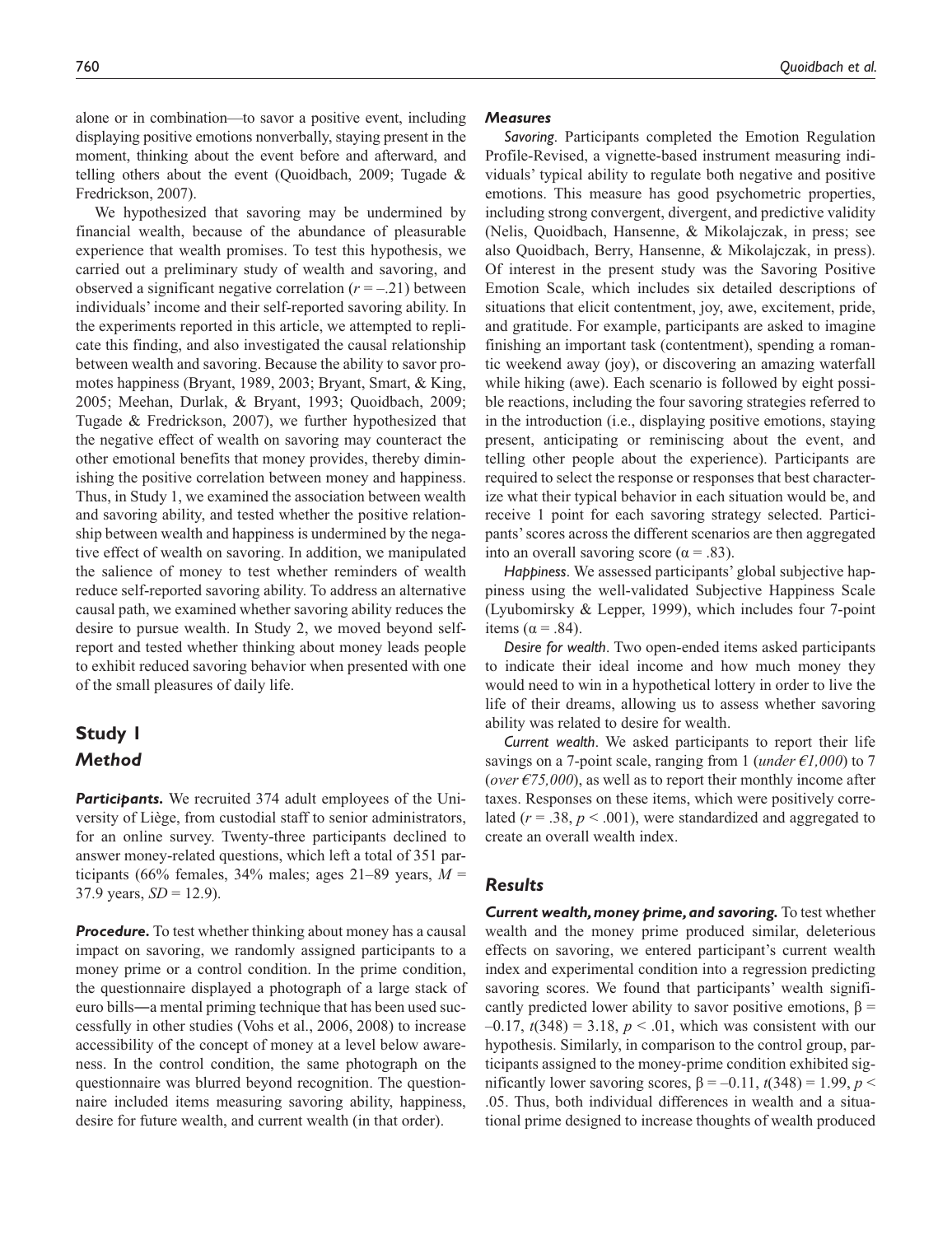similar negative effects, suggesting that thinking about wealth plays a causal role in impairing savoring.

**Savoring and desire for wealth.** To test an alternative causal pathway—that savoring increases contentment with one's existing situation, reducing one's desire to pursue money—we entered savoring ability scores into regressions predicting participants' desired incomes and lottery winnings.<sup>1</sup> We found that savoring ability did not predict either desired income,  $β =$ –0.08, *t*(333) = 1.47, *p* = .14, or lottery winnings, β = 0.08,  $t(302) = 1.37, p = .17.$ 

*Current wealth, savoring, and happiness.* To investigate how wealth and savoring relate to happiness, we first entered savoring ability into a regression predicting happiness, controlling for experimental condition. We found that savoring ability positively predicted happiness ( $\beta$  = 0.34,  $p$  < .001), a result consistent with past research (e.g., Bryant, 2003; Quoidbach et al., in press). We conducted another regression analysis replacing savoring ability with wealth, and found a modest, but reliable relationship between wealth and happiness (β = 0.12,  $p$  < .03), which was also consistent with previous research (e.g., Aknin et al., 2009). Because wealth was negatively related to savoring (as discussed in the previous section) and savoring was positively related to happiness, we tested whether savoring suppresses the relationship between wealth and happiness. A suppressor is defined as "a variable which increases the predictive validity of another variable . . . by its inclusion in a regression equation" (Conger, 1974, p. 36). Following the recommendations of MacKinnon, Krull, and Lockwood (2000), we performed mediation analyses to determine whether the effect of wealth on happiness was weakened by the ability to savor positive emotion (Baron & Kenny, 1986). As shown in Figure 1, when we included savoring ability with wealth in a regression predicting happiness, wealth became a stronger predictor of happiness ( $\beta$  = 0.18,  $p$  < .001). We performed a Sobel test and confirmed that savoring ability suppressed the relationship between wealth and happiness  $(z = 2.91, p < .01)$ .



**Fig. 1.** Results of regression analyses testing the suppressing effect of savoring in the relationship between wealth and happiness (\**p* < .05, \*\**p* < .01). The effect of wealth on happiness when savoring was not included in the model is indicated in parentheses.

# *Discussion*

Our results from Study 1 support the hypothesis that wealth may impair savoring; individual differences in wealth and a situational reminder of wealth produced similar deleterious effects on participants' ability to savor. Conversely, we also found that participants' ability to savor positive emotions was unrelated to their desire for wealth. These findings further demonstrate that the emotional benefits of wealth are undermined by the negative impact of wealth on savoring; when we controlled for savoring ability, the relationship between wealth and happiness increased significantly. Thus, wealth may fail to deliver the happiness one might expect because of its detrimental consequences for savoring. However, given the longstanding debates regarding the extent to which people can be accurately aware of their own emotion-regulation styles (e.g., Salovey & Grewal, 2005), we sought to replicate our central finding—that wealth reduces savoring—using a behavioral measure of savoring. As we found that the wealth prime produced the same effect as actual wealth on savoring in Study 1, while permitting causal inferences, we also used priming to investigate whether wealth reminders could produce observable variations in savoring one of life's small delights: chocolate.

# **Study 2** *Method*

**Participants.** Forty participants (57% females, 43% males; ages 16–59 years,  $M = 23.0$  years,  $SD = 7.5$ ) on the University of British Columbia campus volunteered for a taste-test study.

*Procedure.* Participants completed a brief questionnaire that requested their demographic information and assessed their attitudes toward chocolate. The questionnaire was presented to each participant in a binder, and the adjacent page showed materials from an "unrelated study," including a picture of Canadian money or a neutral photo. Next, participants were instructed to eat a piece of chocolate and, when ready, to complete a brief follow-up questionnaire.

*Behavioral measures of savoring.* Two observers (who were blind to condition) surreptitiously watched each participant eating the chocolate. Because savoring food entails staying present in the moment, and taking the time to appreciate and reap pleasure from it (Macht, Meininger, & Roth, 2005), we asked the observers to measure the amount of time participants spent eating the chocolate (using stopwatches). To capture the extent to which participants displayed positive emotions while eating, observers also rated how much enjoyment participants displayed, on a scale from 1 (*not at all*) to 7 (*a great deal*). Given that observers showed high correspondence in their measurements of participants' eating time  $(r = .99, p < .01)$  and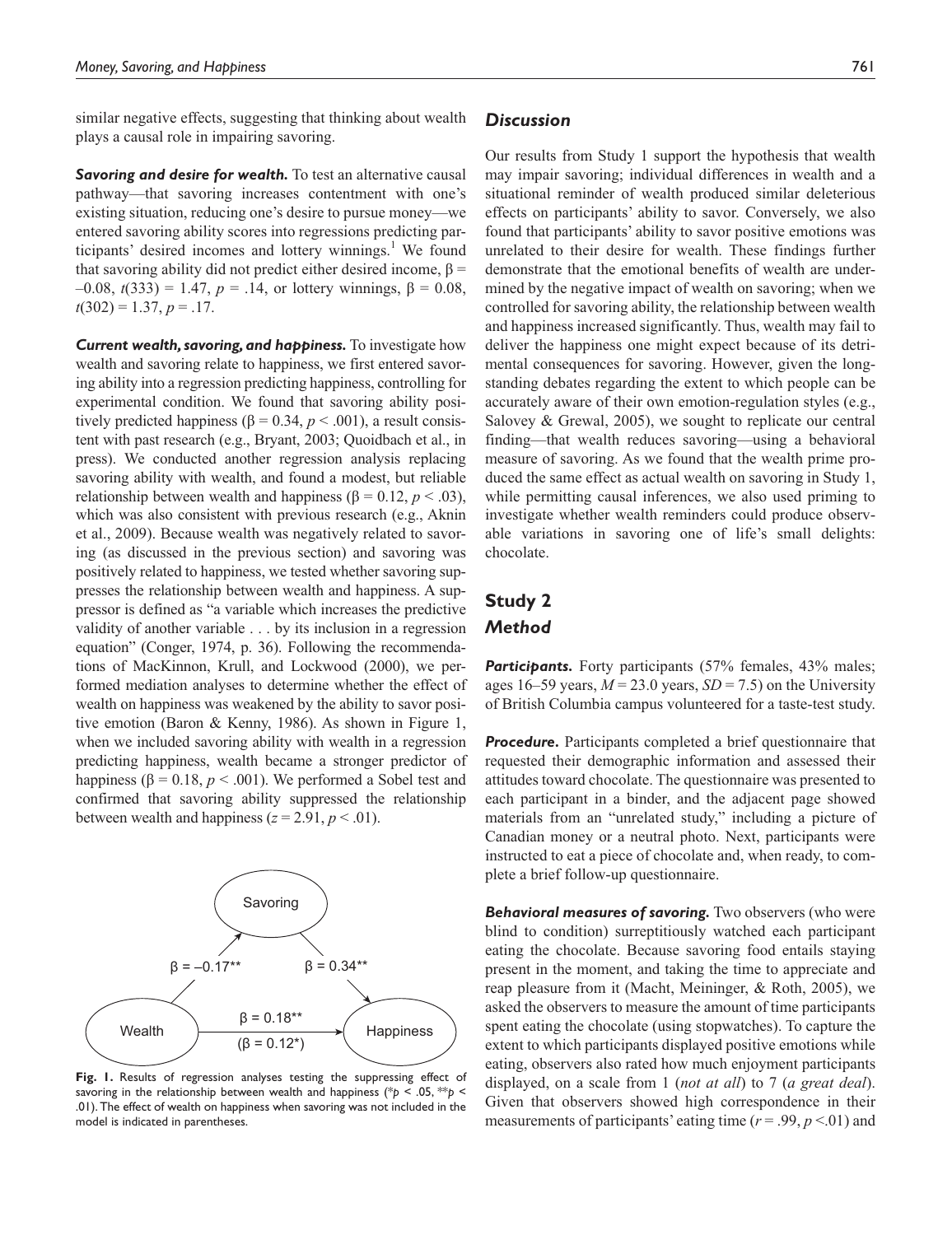ratings of enjoyment  $(r = .71, p < .01)$ , their scores were averaged.

# *Results and discussion*

Because females spent significantly more time savoring the chocolate than males did ( $\beta = 0.53$ ,  $p < .01$ ), we conducted analyses of covariance comparing participants' eating time and enjoyment between conditions, controlling for gender, as well as baseline attitudes toward chocolate. In comparison with participants in the control condition, those in the moneyprime condition spent significantly less time eating the chocolate,  $F(1, 31) = -6.02$ ,  $p = .02$ , and displayed significantly less enjoyment,  $F(1, 35) = 9.85$ ,  $p < .01$  (see Table 1). Thus, a simple reminder of wealth undermined participants' ability to savor the pleasurable experience of eating chocolate, as they devoted less time to eating it and exhibited lower levels of enjoyment of the experience.

# **General Discussion**

This research provides the first evidence that money interferes with people's ability to savor positive emotions and experiences. In a large sample of working adults, we found that wealthier individuals reported lower savoring ability. Indeed, the negative impact of money on savoring undercut other emotional benefits provided by money. We found that experimentally exposing participants to a reminder of wealth produced the same negative effect on savoring as actual wealth did, a result supporting the notion that money causally influences savoring. Moving beyond self-report, we observed that a reminder of wealth led participants to devote less time to savoring a piece of chocolate and to exhibit reduced enjoyment from this small pleasure of everyday life.

Thus, we found converging evidence for our hypothesis using (a) a broad self-report measure, which assessed the use of four savoring strategies across six different scenarios, and (b) a more focused behavioral measure of savoring that captured the extent to which participants stayed present and displayed positive emotion to prolong and enhance the experience of eating chocolate. Our behavioral measure was not designed to capture the interpersonal or intertemporal components of savoring, and it would therefore be interesting to test whether wealth produces observable differences in the extent to which people reminisce and tell other people about their positive experiences.

**Table 1.** Measures of Savoring in the Two Conditions of Study 2

| Condition              | Time eating<br>(seconds) |              | Observers' rating of<br>enjoyment |           |
|------------------------|--------------------------|--------------|-----------------------------------|-----------|
|                        | Mean                     | SD           | Mean                              | SD        |
| Money prime<br>Control | 32.0<br>45.4             | 14.4<br>29.0 | 3.6<br>5.0                        | 1.2<br>12 |

Taken together, our findings provide evidence for the provocative and intuitively appealing—yet previously untested notion that having access to the best things in life may actually undermine one's ability to reap enjoyment from life's small pleasures. Moving beyond past theorizing, our research demonstrates that a simple reminder of wealth produces the same deleterious effects as actual wealth on an individual's ability to savor, suggesting that perceived access to pleasurable experiences may be sufficient to impair everyday savoring. In other words, one need not actually visit the pyramids of Egypt or spend a week at the legendary Banff spas in Canada for one's savoring ability to be impaired—simply knowing that these peak experiences are readily available may increase one's tendency to take the small pleasures of daily life for granted.

This perspective is consistent with the intriguing theoretical notion that hedonic adaptation may occur not only in response to past experiences, but also in response to anticipated future experiences (Frederick & Loewenstein, 1999). Regarding past experiences, research has begun to examine individual differences in the extent to which memories of the past can either enhance or diminish joy in the present (Liberman, Boehm, Lyubomirsky, & Ross, 2009). Thus, an important research goal lies in delineating when, how, and for whom awesome life experiences—in the past and future—shape the extent to which individuals savor diverse pleasures in the present.

Our findings also contribute to a new wave of research on money and happiness; whereas a great deal of previous research focused on documenting the magnitude of the relationship between money and happiness (see Diener & Biswas-Diener, 2002, for a review), researchers are increasingly moving toward examining when and why money promotes happiness, in order to understand their surprisingly weak connection (e.g., Dunn, Aknin, & Norton, 2008; Van Boven, 2005). Our studies provide a novel contribution by demonstrating that the emotional benefits that money gives with one hand (i.e., access to pleasurable experiences), it takes away with the other by undercutting the ability to relish the small delights of daily living.

#### **Acknowledgments**

We would like to thank Dan Gilbert.

### **Declaration of Conflicting Interests**

The authors declared that they had no conflicts of interest with respect to their authorship or the publication of this article.

### **Funding**

The French Community of Belgium (Grant ARC 06/11-340) and the Social Sciences and Humanities Research Council of Canada supported this research.

### **Note**

1. Given the significant effect of the money-prime manipulation, all subsequent analyses were computed controlling for experimental condition.